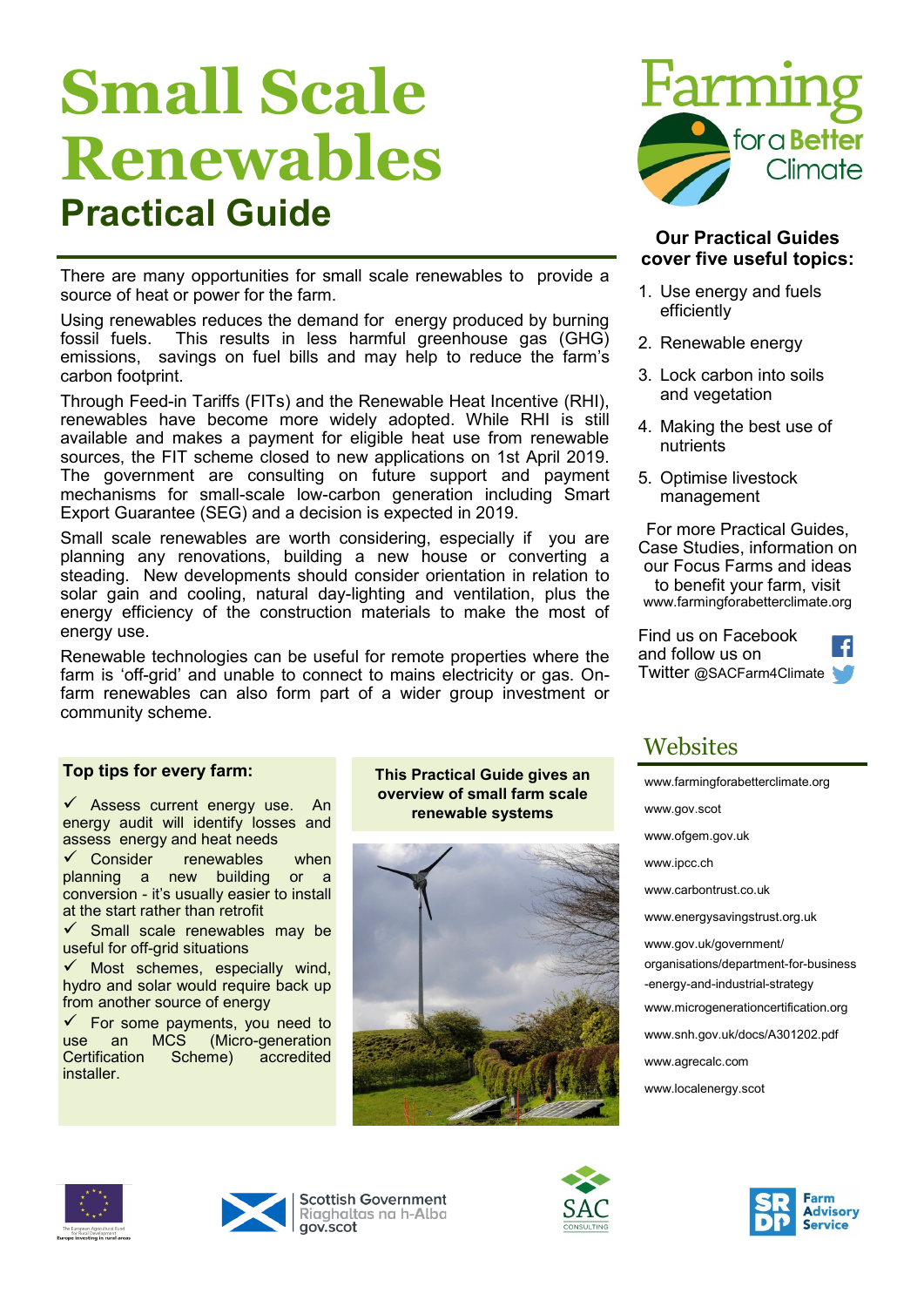# **Small Scale Renewables**

# **Potential risks**

Renewable energy systems are unlikely to be able to provide power 100% of the time. Fluctuations in wind speed, reduced water volume for micro-hydro or low sunlight levels for solar could affect output; additional space and water heating systems may be required to supplement supply.

• Payment and incentive schemes are reducing or have been removed altogether as demand for technologies increases and require less economic support.

• Distance to and the availability of grid connection may be an issue, especially for larger schemes.

 Check what is required in terms of planning and environmental considerations.

### **A Kilo What?**

**kW**—kilowatt. Is a unit of power equivalent to 1000 watts.

**kWh**—kilowatt hour. Measure of energy. For example a 100 watt light bulb will use 1kWh electricity over 10 hours.

**kWp**—kilowatt peak. Peak or maximum power output of a device under standard test conditions. Often used to compare solar devices.

**kWe**—kilowatt electric. The Electrical power output of device (used with CHP systems, which will also have a heat output, kWth).

# **Solar water heating**

Solar water heating uses the energy from the sun to warm a liquid in special panels or tubes called solar collectors. Solar panels are typically mounted on un-shaded, south facing roofs.

Technological improvements in the past few years have increased efficiency. There are currently two systems on the market – flat plate and evacuated tube.

Flat plate collectors are basically an insulated box with a black metallic sheet on the back with pipes in front with liquid, which is heated and circulated to a connected overhead water tank by convection.

Evacuated tube systems comprise of a series of tubes which contain fluid inside an absorber tube which is in a vacuum. Heat cannot easily travel through the vacuum so the tubes

## **Micro hydro schemes**

Hydro-power systems convert potential energy stored in water within a stream, river or pond to kinetic energy used to turn a turbine and produce electricity. Key factors affecting viability are the height over which the water falls (the head), the catchment area of the waterbody, the distance of the stretch of water and the flow rate of the water course.

The term 'micro' usually applies to schemes producing less than 100 kW - many of the schemes considered at a farm scale are in this category.

In remote areas where an-off grid system is to be implemented, power can be supplied directly or via a battery bank and inverter. A back-up power system may be required to compensate for seasonal variations in water flow.

Hydro schemes must be designed and sized accurately to ensure maximum efficiency. Some systems could be up to 90% efficient, although a more realistic figure for small scale installations is perhaps around 50%.

transfer heat from the collector to a storage tank via a manifold.

Evacuated tube systems are more efficient than flat plate systems but are more expensive.

Typical supplementary systems can cost from £3,000 upwards. A correctly sized unit may provide 100% of your hot water during the summer months. However, over a whole year the solar collectors will only meet one third of demand, therefore an additional system will be required.

Planning legislation has changed recently and planning permission may not be required for all<br>installations. However, quidance installations. However, guidance from the local planning office should always be sought.

Micro-hydro scheme costs are very site specific and are not always related to energy output. For a low head system, which uses for example, an existing pond, the costs may be in the region of £4,000 per kW installed.

For installations with medium head costs are typically £25-30,000 for a 5 kW unit.

The source should be situated close to where the power is to be used or near to a suitable grid connection.

The environmental impact of microhydro schemes is also of prime importance; environmental concerns include fish migration and keeping a minimum volume of water in the water body all year round.

It would be worth discussing your plans with both SEPA and the local planning office before any work commences. See specific SEPA guidance at:

[www.sepa.org.uk/regulations/water/](http://www.sepa.org.uk/regulations/water/hydropower/) [hydropower/](http://www.sepa.org.uk/regulations/water/hydropower/)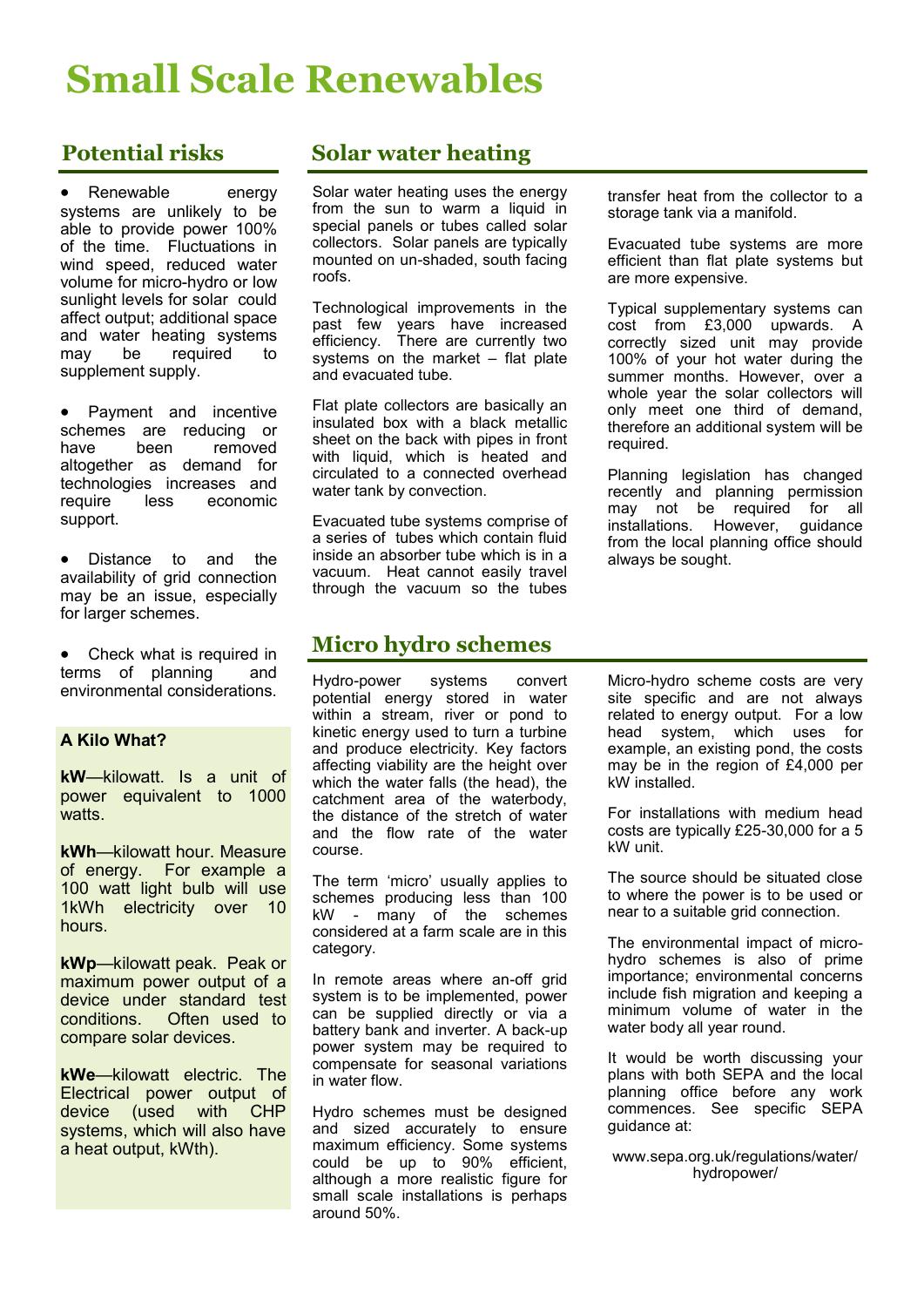# **Small Scale Renewables**

### **Key Facts...**

 The cost of renewable energy systems vary. A wood burning stove with a 5 kW rating could cost around £1,000; a 5 kW wind turbine could be in excess of £25,000

 CARES support may be available. Rural businesses and communities can apply for loans and grants to help fund various aspects of projects. Eligibility of funding is very project specific and more info can be found on the Local Energy Scotland website.

• Incentive payments such as FITs and RHI have helped to boost the uptake of renewable heat and power, however these support mechanisms are either being withdrawn or reduced as technologies develop.

• Most renewables could be expected to have a 20 year lifespan - however, a microhydro scheme could run for 50 years plus, with routine **maintenance** 

 Suitability for renewables will depend on the site and identifying the right technology

 Renewable energy means less fossil fuel based energy sources are required. This could lower the fuel bill and the carbon footprint.

### **Heat pumps**

Heat pumps are basically refrigerators running in reverse and are becoming more common in domestic properties. They collect low temperature heat from a large area and provide higher temperature heat over a small area. Systems range from Water to Water, Air to Water, Air to Air, etc. with the most popular being a Water to Water system.

Heat from sunlight helps to maintain a constant soil temperature at a 1m depth of between  $7^{\circ}$ C and 13 $^{\circ}$ C. A ground source heat pump (GSHP) can transfer this heat to a building, contributing towards space heating and hot water requirements. For a GSHP, a system of pipe-work is laid at a depth of approximately 1.5 m. The pipes contain a liquid which absorbs the stored heat within the ground and transfers it, via a heat pump, to hot water storage tanks. These tanks then supply the building heating system and hot water cylinder. GSHP do require electricity to run, but for every 1 kWh of energy supplied in a well designed system, provides up to 4 kWh of usable heat in return.

Borehole-type systems are available for smaller sites. These tend to be a more expensive option, however, can also be more efficient.

Although water temperatures produced from a GSHP are less than a typical oil or gas boiler, GSHP systems are ideal for new build or conversion work using under-floor

heating, because the mass of the concrete floor slab can act as an effective radiator.

Although costs will be site specific, installation of a typical 8 kW system, suitable for an average house, could be in the region of £8,000 - £10,000 plus additional heating and radiator systems.

An alternative to Water to Water GSHP is the installation of an Air to Water Heat Pump (ASHP), which can extract the heat from ambient air temperature to warm water with a feed to a buffer tank and under-floor heating as described above. These systems are less expensive to install, ideal for smaller sites and overall are only slightly less effective. However, their seasonal efficiency is not so good because they work less well when the outside air temperature is low.

Air to Air systems are becoming more popular, especially for smaller dwellings up to a maximum floor area of 150m<sup>2</sup>. An additional heat source may be required during the colder months.

ASHP units work in the same way as an air conditioning unit but in reverse, feeding warm air into the premises. The installation cost could be as little as £2,500 dependent on number of units and output required.

# **Small scale wind turbines**

Small scale wind turbines are one of the most popular and common options for farmers and rural households. If considering a wind turbine, you will first need to think about possible sites. Monitoring to establish actual wind speeds at selected sites will indicate feasibility and help you to select the most suitable location and type of turbine for your requirements on the farm.

Typical small scale installations range from 5 kW to 50 kW installed capacity with possibly the most common of the smaller turbines being a 15 kW unit with a hub height of between 15 m off the ground and rotor blade diameter of approximately 8.0 m. This will usually have a total generation meter with a connection to the local electricity network, allowing any unused electricity to be sold back to a power company. Typical installation cost for this system is approximately £40,000.

Siting in relation to neighbouring dwellings, proximity to grid connection, existing tree belts and prevailing wind direction are all important considerations. Planning permission will be required though can be less onerous for smaller turbines than for the larger scale wind turbines. See the Farming for a Better Climate Practical Guide on wind energy for more details.